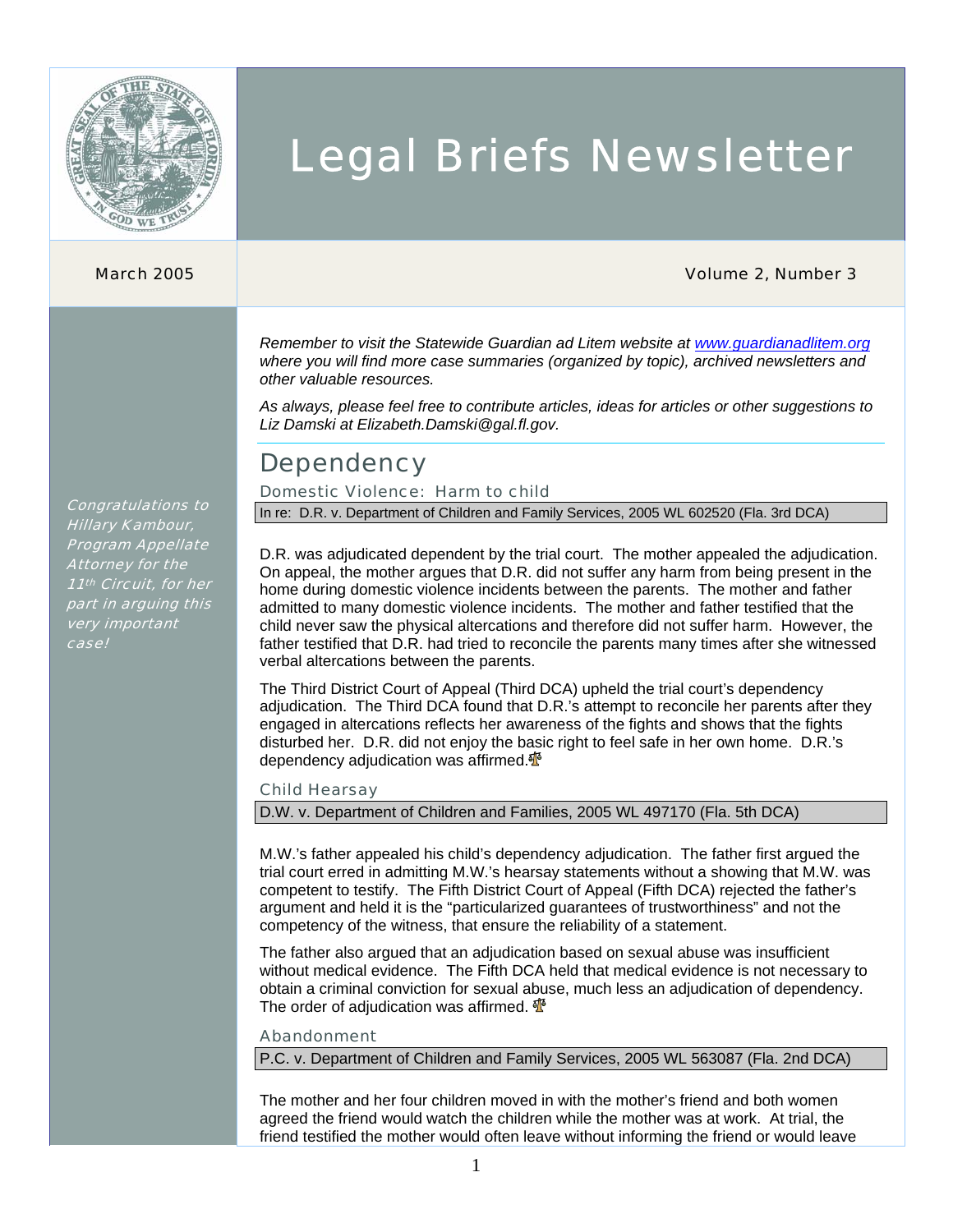and return several hours later than the agreed upon time. However, there was no testimony that the mother's schedule caused the friend to have extra responsibilities, that it disrupted the children's schedule, or that the children were left alone. There was testimony that the mother used cocaine, but there was no evidence the mother used cocaine in the children's presence. The mother also admitted throwing a plastic orange juice container in the direction of the oldest child and hitting her in the forehead, but the incident did not cause permanent marks or require medical attention. The trial court found dependency based on the mother's cocaine abuse, physical abuse of the oldest child and abandonment. The mother appealed.

The Second District Court of Appeal (Second DCA) held the evidence did not support a finding of abandonment because there was no showing the mother failed to provide for the children's support or that she failed to communicate with them. The Second DCA held that since there was no evidence presented that showed the child's physical, mental or emotional health was significantly impaired when the mother threw the plastic jug at the child, there could not be a finding of physical abuse. Finally, the Second DCA found there was no evidence presented that the mother's cocaine use was chronic or severe or that the children were affected so as to constitute harm to the children. The dependency order was reversed.  $\frac{d}{dt}$ 

## Interstate Compact on the Placement of Children (ICPC)

Department of Children and Families v. Teresa Fellows, 2005 WL 387543 (Fla. 5th DCA)

C.T., a dependent child in Florida, was sent to live with an aunt in New Hampshire after, in accordance with the Interstate Compact on the Placement of Children (ICPC), New Hampshire had completed a homestudy on C.T.'s aunt. C.T. was brought back to Florida by the Department of Children and Families (DCF) after New Hampshire reported the placement was deteriorating. After learning the aunt wanted C.T. placed back with her and C.T. had no relatives in Florida, the trial court ordered the child be returned to New Hampshire over the objection of New Hampshire authorities. DCF appealed.

The Fifth District Court of Appeal (Fifth DCA) held that the ICPC applies to a dependent child's natural parents as well as the dependent child's relatives. The Fifth DCA also held that once a receiving state rescinds its placement approval of a child, the sending state cannot return the child without reapplying for placement and beginning the ICPC process over again. The trial court erred in ordering the child's return to New Hampshire over the objection of New Hampshire authorities. The trial court's order was reversed and the case was remanded.  $\frac{d}{dx}$ 

### Termination of Parental Rights

Substantial Compliance with Case Plan

T.F. v. Department of Children and Family Services, 881 So.2d 702 (Fla. 1st DCA 2004)

The mother of four children presented unrebutted evidence that she had substantially complied with her case plan and that reunification with would not be detrimental to her children. The trial court entered an order terminating the protective services of the Department of Children and Families (DCF) and placed the children into the long-term relative care of the paternal grandparents. The mother appealed.

The First District Court of Appeal (First DCA) held that a child must be returned to a parent if the parent has substantially complied with the case plan and if reunification will not be detrimental to the child's safety, well-being and physical, mental and emotional health. Because the mother presented such evidence, reunification was required. The First DCA found the trial court's decision to close the case was based on unsworn assertions, hearsay and the court's personal knowledge of the case and not on competent substantial evidence. The order was reversed and the case was remanded.  $\Phi$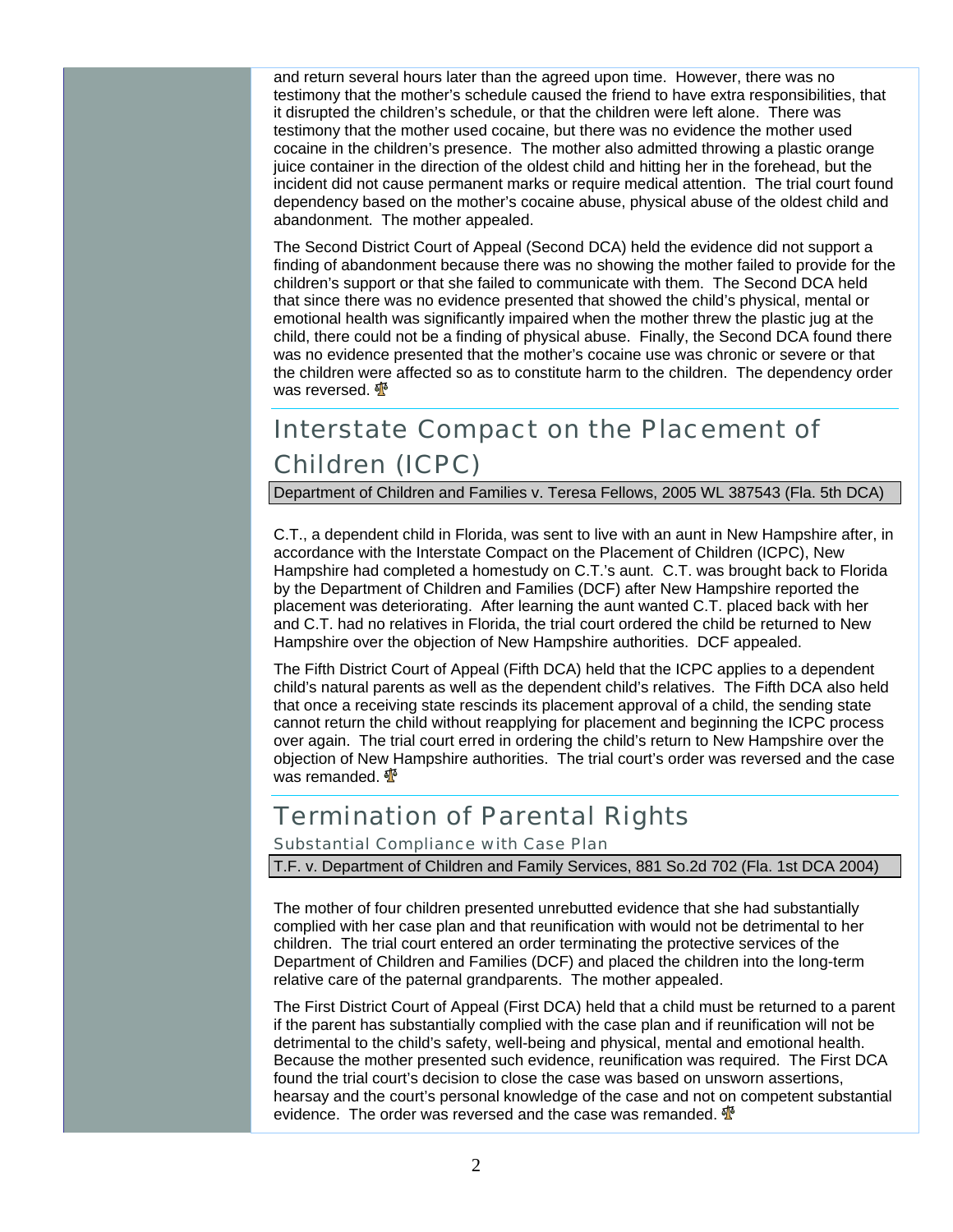#### Must address each child individually

#### Department of Children and Families v. P.K., 893 So.2d 678 (Fla. 5th DCA 2005)

Four children were removed from their mother due to hazardous conditions in the home and suspected physical child abuse by the mother. After the mother had failed to comply with her case plan, the Department of Children and Families (DCF) filed a termination of parental rights (TPR) petition. The trial court held that, although DCF had proven the mother had failed to complete her case plan under §39.601(7), TPR was not in the children's best interests. The trial court denied the TPR petition and DCF appealed.

The Fifth District Court of Appeal (Fifth DCA) held the trial court failed to address each child on an individual basis in the final judgment and reversed the trial court's order. On remand, the Fifth DCA instructed the trial court to consider the specific situation and status of each child and make appropriate permanency arrangements as disposition may not be the same for all of the children.  $\mathbf{\Phi}$ 

#### No Case Plan Filed Until Seven Months After TPR Petition Filed In re: H.F. v. Department of Children and Family Services, 893 So.2d 641 (Fla. 2nd DCA 2005)

The mother appealed the final order terminating her parental rights. The Department of Children and Families (DCF) based the termination of parental rights (TPR) petition on two grounds: § 39.806(1)(c) and (1)(e). However, the Second District Court of Appeal (Second DCA) found the case plan had not been filed and approved by the trial court until approximately seven months after the TPR petition was filed. The Second DCA therefore held it was error for the trial court to terminate the mother's rights based on § 39.806(1)(e).

The Second DCA found that under § 39.806(1)(c), the trial court must find that, irrespective of any services provided by DCF, the child's life, safety and well-being would be threatened by continued interaction with the parent. The Second DCA held that, although DCF presented evidence of the mother's failure to complete a parenting course, they did not show the mother's failure threatened the child in any way. The trial court's order was reversed and the case was remanded.  $\frac{4}{3}$ 

#### Prior Involuntary Termination

R.K. v. Department of Children and Families, 2005 WL 497267 (Fla. 5th DCA)

A.K.'s mother admitted to a 15-year history of drug abuse and prostitution. The mother's rights to an older sibling were terminated due to her failure to complete a case plan. Although she voluntarily entered a drug treatment program while she was pregnant with A.K., she left before completing the program and subsequently refused voluntary services. The trial court terminated the mother's parental rights to A.K. pursuant to §§39.806 (1)(c) and (1)(i) and the mother appealed. To terminate parental rights under section 39.806(1)(c), the court must find by clear and convincing evidence that "the parent or parents engaged in conduct toward the child or toward other children that demonstrates that the continuing involvement of the parent or parents in the parent-child relationship threatens the life, safety, well-being, or physical, mental, or emotional health of the child irrespective of the provision of services." Section 39.806(1)(i) provides that a petition for termination of parental rights may be filed "[w]hen the parental rights of the parent to a sibling have been terminated involuntarily."

The Fifth District Court of Appeal (Fifth DCA) held the circumstances surrounding a prior involuntary termination are highly relevant to a court's determination of whether a current child is at risk. Drug addiction is one type of behavior that may warrant termination of parental rights because it can constitute harm to a child and the parent may not be amenable to treatment. The Fifth DCA held the risk of future neglect to A.K. was high considering the mother's past and current conduct. The Fifth DCA held the trial court did not abuse its discretion in terminating the mother's parental rights. The order was affirmed. **个**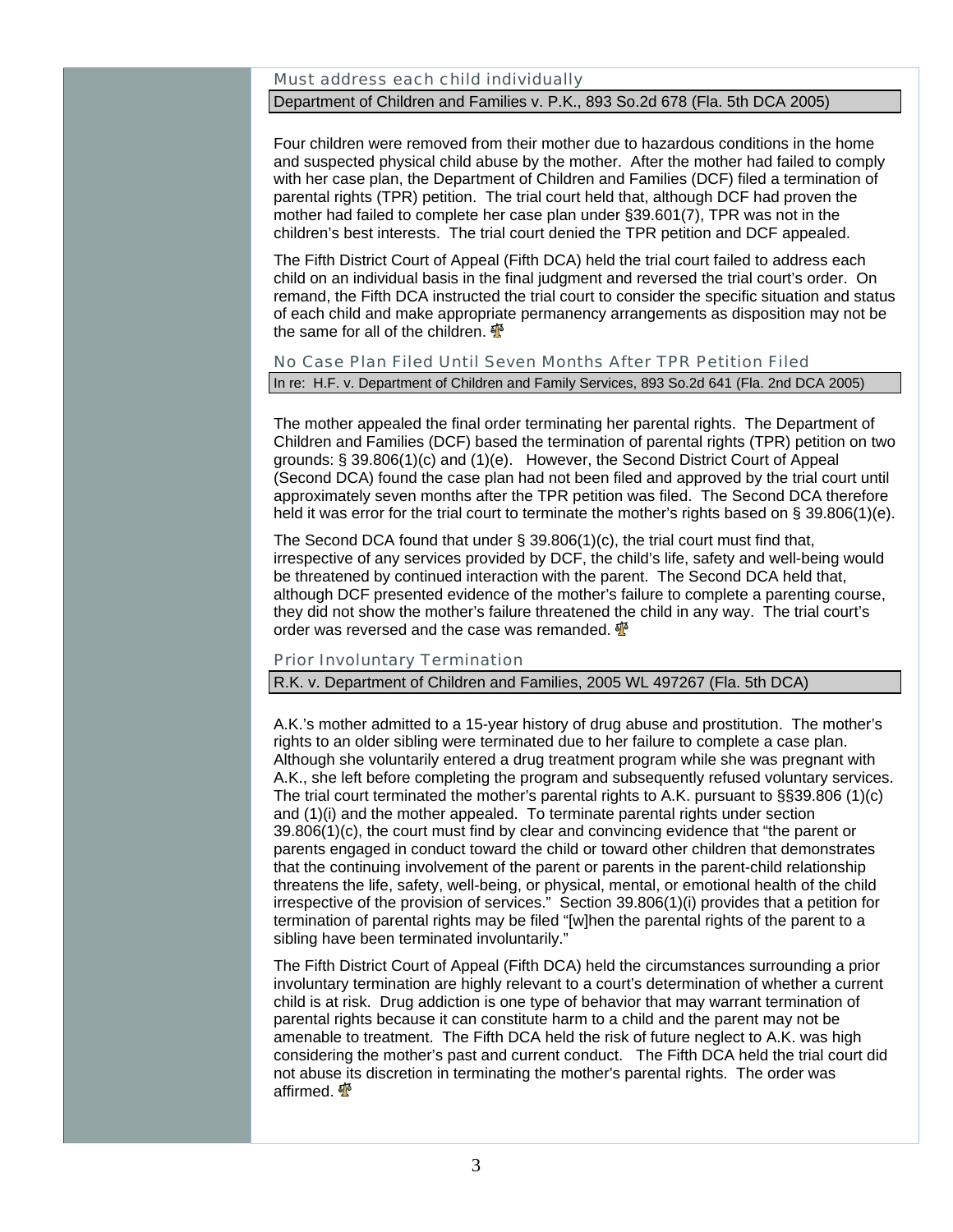#### No Case Plan Offered

#### W.R. v. Department of Children and Family Services, 2005 WL 475583 (Fla. 4th DCA)

The child S.R. was sheltered in 2001 when she was three days old. Without offering the mother a case plan, the Department of Children and Families (DCF) filed a termination of parental rights (TPR) petition. A hearing on the TPR petition was held in August of 2002, but a year and a half passed before the trial court entered the order terminating the mother's rights. The order contained a number of factual errors including a finding that there was no evidence that the mother had addressed her mental health and substance abuse issues. The mother appealed and argued the trial court's findings were not supported by substantial competent evidence.

The Fourth District Court of Appeal (Fourth DCA) held that in addition to proving the existence of factors required in §§ 39.806 (1)(c) and (1)(i), DCF must show by clear and convincing evidence that reunification with the parent poses a substantial risk of significant harm to the child and establish that termination is the least restrictive means of protecting the child from harm. The Fourth DCA found DCF never offered the mother a case plan, services or an opportunity to be reunited with S.R., nor did the record did indicate why the trial court thought the mother would not be amenable to services. The mother had taken advantage of prison services to help her become a better parent without being requested to do so by the agency. The Fourth DCA held DCF did not establish that termination of the mother rights was the least restrictive means of protecting S.R. The Fourth DCA reversed the order and the case was remanded.  $\mathbf{\Phi}$ 

#### Belated Appeal

In re: B.H. v. Department of Children and Family Services, 893 So.2d 639 (Fla. 2nd DCA 2005)

The mother filed a pro se appeal of the order terminating her parental rights after her attorney had failed to file an appeal within the requisite time period. The Second District Court of Appeal (Second DCA) dismissed her appeal as untimely filed. The mother then filed a pro se motion for relief with the trial court and claimed she had not received timely written notice of the termination order, thus denying her right to timely appeal the order. The trial court denied the motion for relief and found the grounds for attacking the termination order on the merits were not properly raised in a motion for relief and were matters for direct appeal. The trial court also observed the Second DCA had previously dismissed the mother's appeal of the termination order and found the doctrines of res judicata and collateral estoppel barred the mother from arguing the issue of notice.

The mother appealed the trial court's holding.

The Second DCA held the trial court properly denied the mother's motion for relief on the merits. The proper vehicle for relief to obtain a belated appeal is a petition for writ of habeas corpus in the trial court. However, the Second DCA added, an appeal for lack of appellate jurisdiction is made without prejudice to the appellant's right to pursue whatever remedies may still exist. The trial court's order was reversed in part. The case was remanded for the trial court to conduct an expedited evidentiary hearing to consider whether the mother is entitled to a belated appeal.  $\mathbf{\Phi}$ 

### Adoption

#### Foster Parents

Buckner v. Family Service of Central Florida Inc., 876 So.2d 1285 (Fla. 5th DCA 2004)

While the Jeffrey and Debbie Buckner (the Buckners) were the foster parents of S.H., a strong relationship developed between them and the child. When the Department of Children and Families (DCF) refused to approve their adoption of S.H., the Buckners filed suit against DCF individually and as next friend of the child. The trial court dismissed the Buckners' petition with prejudice and ruled it had no authority over placement of the child except to review the appropriateness of the adoptive placement and that it could not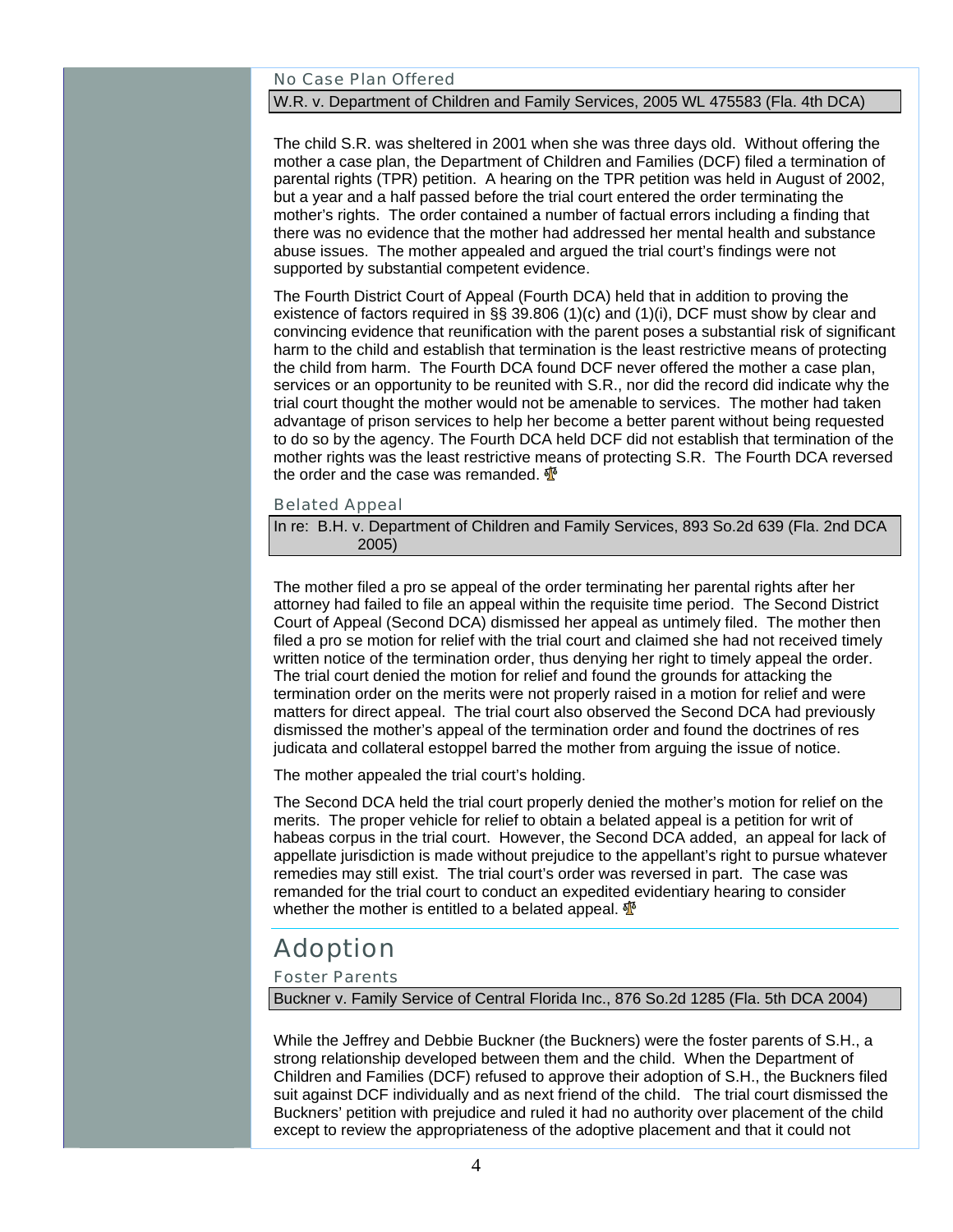interfere with DCF's selection of an adoptive family. The trial court also found the Buckners had failed to show they had legal standing to sue on behalf of S.H. The Buckners appealed.

The Fifth District Court of Appeal (Fifth DCA) held that, although any adult with knowledge can file a termination of parental rights petition on behalf of a child, that does not apply in adoption petitions. The Fifth DCA held the Buckners' effort to "self-appoint themselves" as next friends and initiate an action on behalf of the child would usurp DCF's statutory authority. The Fifth DCA also rejected the Buckners' argument that a fundamental liberty interest existed in the strong familial bond that had developed between them and the child. The Fifth DCA stated that adoption is not a right, but rather a statutory privilege. The case was affirmed.  $\mathbf{\Phi}$ 

### Case Plans

By Thomas Young and Dawn Marie Farmer

Case plans are a critical, yet frequently underused road map in the quest for securing appropriate and timely permanency for children involved in dependency court. Poorly drafted case plans commonly lead to the antithesis: delay. Fortunately, both of these distractions can be avoided with an understanding and full utilization of the roles of the guardian ad litem (GAL) and the court in shaping the case plan.

The required elements of the case plan are specified in federal and state law at 42 U.S.C. § 675(1)(C); 45 C.F.R. 1356.21(g); and §§ 39.601, 39.701(6)(b), Fla. Stat. (2004). So, determining whether a case plan is complete is as simple as comparing the case plan with the governing statutes and regulations. Failure without justification of the case plan to incorporate each required element should trigger heightened scrutiny of the case plan's sufficiency.

For the GAL, assessment begins at the case planning conference, and continues through internal and judicial review. GAL volunteers, staff, and counsel should point out *prima facie* deficiencies in the case plan and request agreed modification to correct significant inadequacies. When necessary modification does not occur voluntarily, GAL counsel should object to court approval of the case plan and be prepared to substantiate its objection with law and evidence. In situations where deficiencies are discovered after the court has approved the case plan, GAL counsel should move the court for an order amending the case plan, pursuant to § 39.601(9)(f), Fla. Stat. (2004).

The court's role in assuring sufficiency of the case plan is defined in statute as including determination that the plan is "...consistent with the requirements for the content of a plan as specified in this chapter," § 39.603(1)(c), Fla. Stat. (2004), which includes all federal requirements. [§ 39.601(8), Fla. Stat. (2004); *see also* U.S. Const. art. VI.] Thus, Florida law contemplates that the court will perform a substantive and meaningful review before providing its stamp of approval.

The stated permanency goal, placement, and services for the child and parent(s) comprise not only required elements of the case plan but also the "factual" elements of the plan. Here again, the court bears ultimate responsibility for determining "[w]hether the plan is meaningful and designed to address facts and circumstances upon which the court based the finding of dependency...." [§ 39.603(1)(f), Fla. Stat. (2004)]. However, with court dockets burgeoning, courts understandably rely on the parties to prepare and submit appropriate case plans.

As a participant in the case planning arena—and as the only party exclusively representing the child's best interests—the GAL occupies a unique position from which to assist the court in approving only legally and factually sufficient case plans and, in turn, assuring timely and appropriate permanency outcomes for the child. A strong case plan not only reduces delay, but also contributes to a full evidentiary record, which reduces the likelihood of delay flowing from a reversal on appeal.

Although the GAL is charged with multiple tasks, case plan advocacy must remain among the highest priorities. The importance of making a thorough initial assessment to ensure